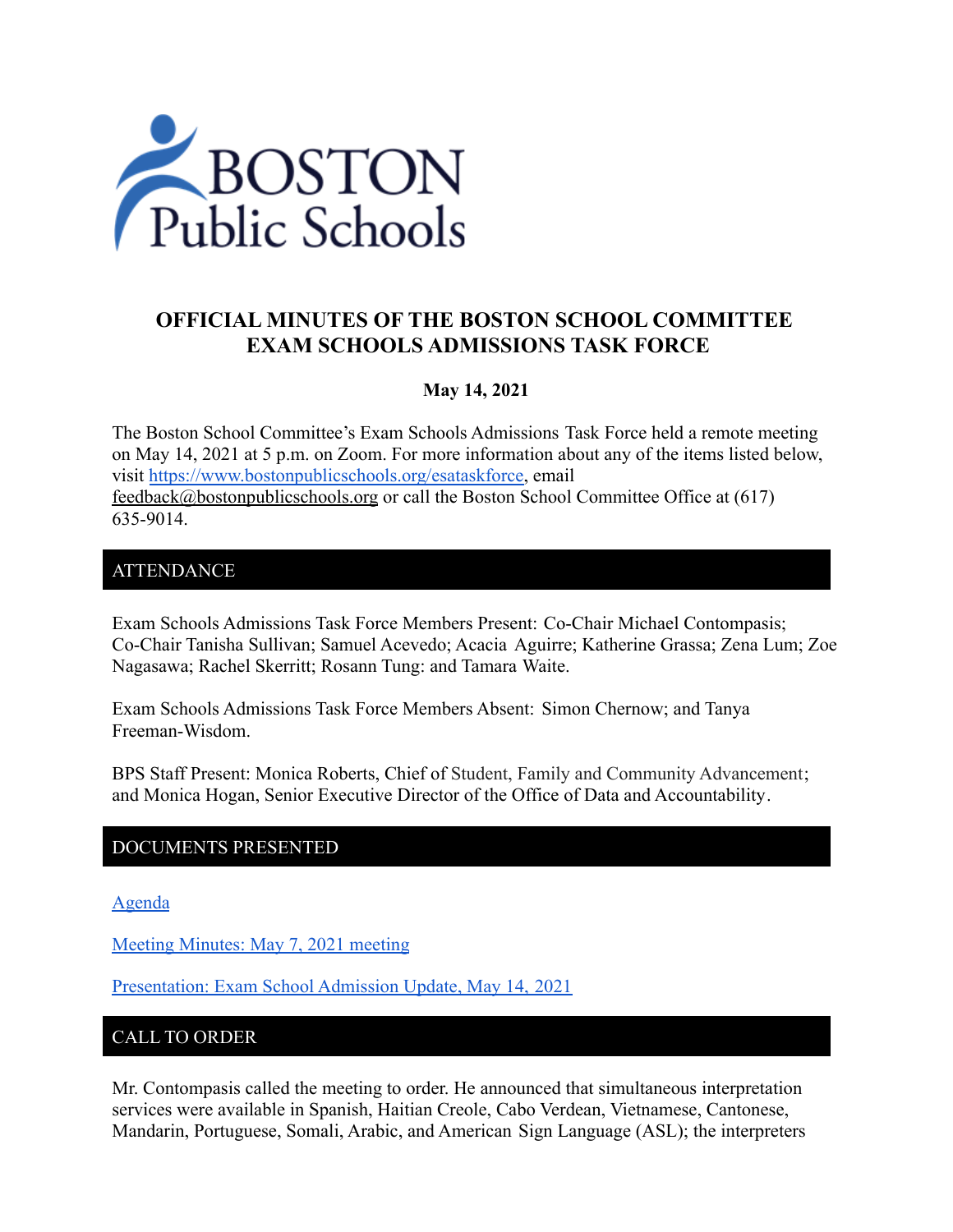introduced themselves and gave instructions in their native language on how to access simultaneous interpretation by changing the Zoom channel.

Ms. Parvex called the roll. Mr. Chernow and Dr. Freeman-Wisdom were absent. Mr. Acevedo and Ms. Aguirre arrived after roll call.

### APPROVAL OF MEETING MINUTES: MAY 7, 2021

*Approved –* The Task Force unanimously approved the minutes of the May 7, 2021 Exam Schools Admissions Task Force meeting.

# PRESENTATION

Monica Roberts, Chief of Student, Family and Community Advancement, reviewed additional data requested by the Task Force from the exam schools admissions results for School Year 2021-2022.

Ms. Roberts started by showing the historical application pool and invitations by school type for both 7th and 9th grade for a four-year period. She pointed out that of the applicant pool this school year, 81% of the applicants were Boston Public School (BPS) students. For the invitations to an exam school seat, there was a slight increase of BPS students both in 7th and 9th grade.

Ms. Roberts then looked at the invitations by exam school and sending schools for the last two years. The percentage of BPS students invited increased by 15% for Boston Latin Academy(BLA) remained the same for Boston Latin School (BLS), and increased 12% for theJohn D. O'Bryant School of Mathematics and Science for 7th grade. For 9th grade, the percentage of BPS students invited for BLA increased by 12%, BLS 23% increase, and 17% for the O'Bryant.

Next, Ms. Roberts looked at the invitations by school and race in 7th grade and 9th grade. She noted that, for BLA, there was an increase in the Black student population, and a slight increase in Latinx students, a decrease in the white student population, and slight decrease in the Asian students. For BLS, there was a significant increase in the Black student population, and a slight increase for the Latinx population. There was a decline in the white student population and a slight decrease in the Asian student population. For the O'Bryant, there was an increase in invitations for white students, a slight increase for Black students, and a slight decrease for the Latinx students and Asian student population.

For 9th grade, the greatest increase in terms of the student population were among the Latinx students that went from 35% to 43% for BLA, while the percentage of Black and white students stayed about the same. The invitations to the Asian student population decreased. For BLS, the greatest increase was in the Latinx student population that went from 17% to 34%. There was a slight increase for the Black student population, slight decline of the white student population, and a decline in the Asian student population.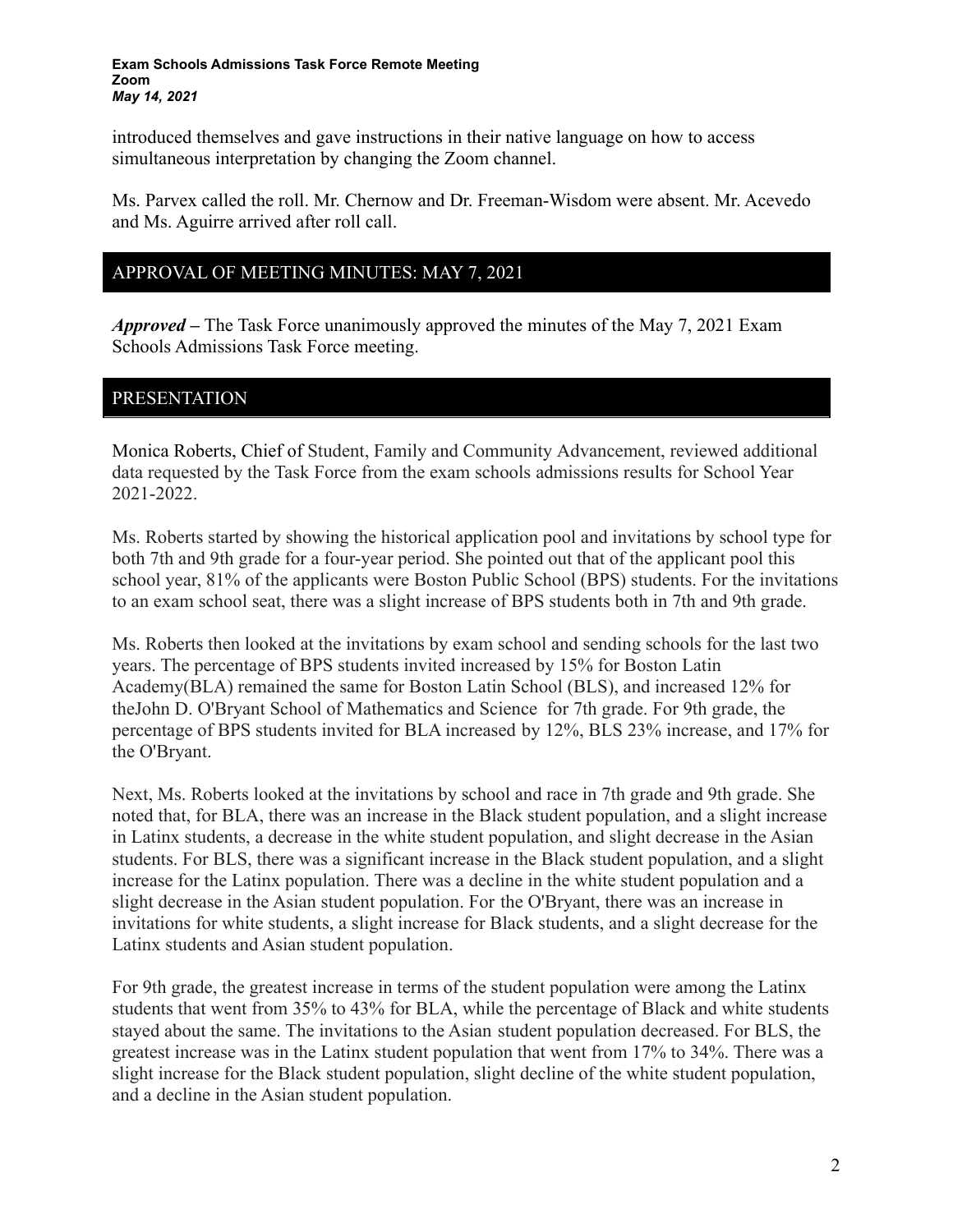For the O'Bryant, there was an increase in the Latinx student population from 35% to 46%, a decline in the Black student population from 35% to 29%, as well as a decline in the Asian student population, from 18% to 12%. There was a slight increase in the white population by 1%.

Ms. Skerritt mentioned that the numbers they were looking at were invitee data, which could be different from the enrollment data and that they would not know the true composition of the enrolled class until September even though these numbers were very predictive.

Ms. Roberts presented the invitations for the 20% and 80% Rounds. For 7th grade, in the 20% pool, 73% of invitees were BPS students and for the 80% pool, 74% were BPS students. For the 9th grade 20% pool, 81% were BPS students and for the 80% pool, 76% were BPS students.

For the data by race for the 7th grade 20% pool, 46% of seats went to white students, followed by 18% to Latinx students, 15% to Asian students, and 14% to Black students. For the 80% pool, 27% of the seats went to white students, followed by 25% to Black students, 24% to Latinx students, and 18% to Asian students.

For the 9th grade 20% pool, 46% of invitations went to Latinx students, 33% to Black students, 18% to Asian students, and 3% to white students. For the 80% pool, 43% of the invitations went to Latinx students, 26% to Black students, 17% to white students, and 11% of the invitees to Asian students.

Ms. Roberts continued showing the data for the 7th grade invitations distributed in 20% and 80% by zip code. She noted that the highest number of seats in the 20% pool was West Roxbury and for the 80% pool it was Dorchester (zip code 02124). For the 20% pool in 9th grade, Mattapan had the highest number of seats, for the 80% pool it was Dorchester (zip code 02124).

Ms. Skerritt pointed out that if there were columns that said 0%, it could still have students but it reflected as a zero as there was a small number.

Ms. Roberts continued with a slide of invitations by zip code. She said that last year for 7th grade, the highest percentage went to West Roxbury with 13% and this year, Dorchester (02124) with 11%. For 9th grade by zip code, she indicated that both last year and this year, the highest percentage of seats went to Dorchester (02124).

Ms. Sullivan was interested in the data for the students in Massachusetts Department of Children and Families (DCF) custody and those impacted by housing fragility in previous years.

Ms. Roberts presented invitations by English Learners for the last two years. For 7th grade the highest increase for English Learners were those in English Language Development (ELD) level 4 (level 1 is the lowest English language development level, and 5 being the highest), and for 9th, level 5 had the highest increase.

The data for students with disabilities (SWD) for grade 7 showed that the greatest percentage increase is for inclusion students who are being served in an inclusion setting.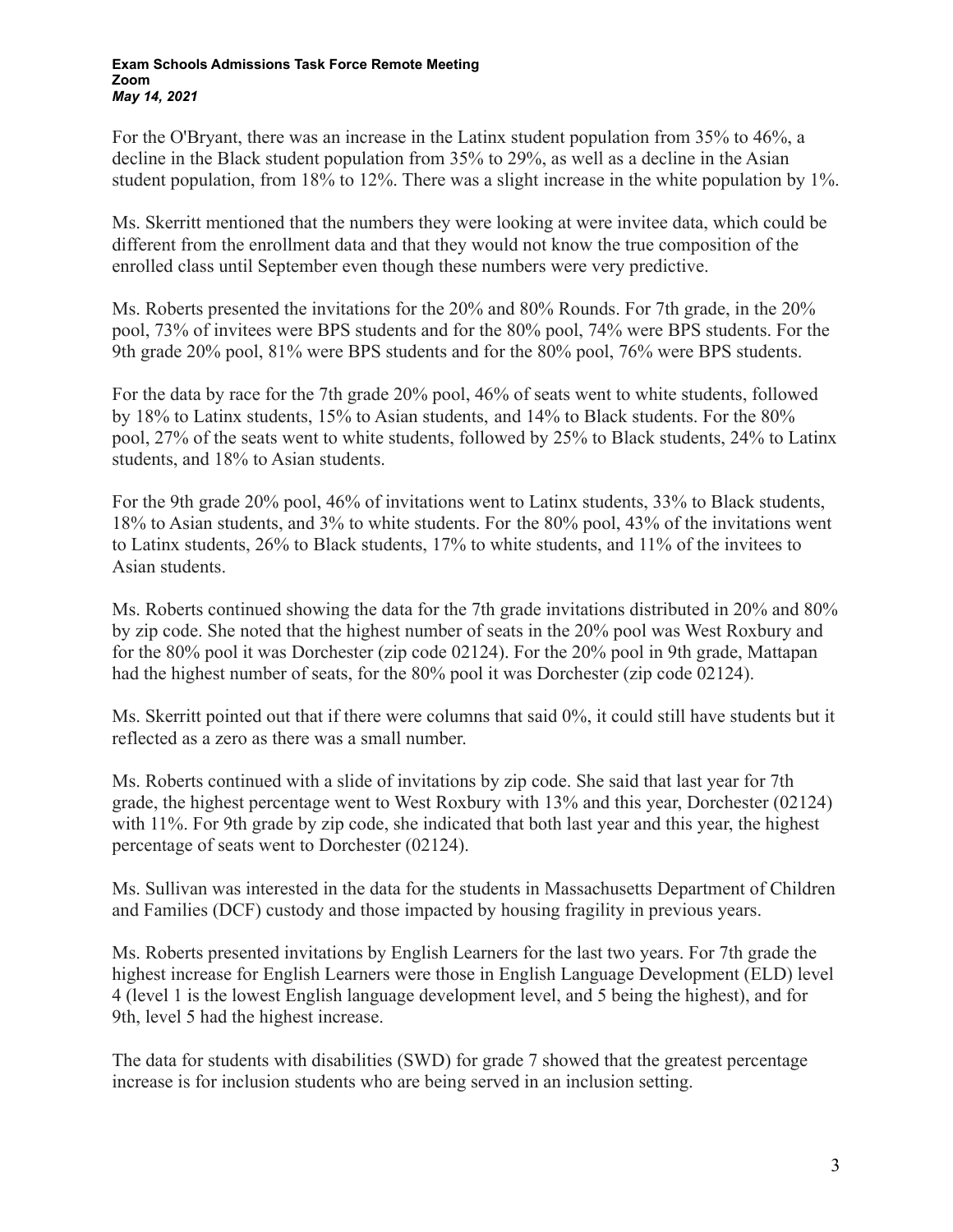Mr. Contompasis asked about summer sessions for the students and Ms. Roberts explained how the schools were working with the Office of Strategy and Equity to prepare for the summer program. She also confirmed that the exam schools would have the students' Individualized Education Program (IEP) and they were working to be able to provide the services that students required.

Ms. Aguirre asked what kind of support students that are ELD levels 1 and 2 would get in the exam schools. Ms. Roberts said that the Office of English Learners was currently working with the exam schools and Chief of Schools Corey Harris to think about the services that would be needed for the English Learners students that would be entering the exam schools, including looking at staffing and support around curriculum and professional development.

Ms Roberts presented the slides related to the sending schools. First, she showed the sending schools receiving fewer 7th grade invitations in SY21-22 by decline and increase of seats.

Ms. Skerritt noted that they should denote schools for whom it was their first year with a 6th grade, such as the Harvard-Kent School.

Next, Ms. Roberts presented slides related to ranking data, showing how students and families chose to rank schools. The first slide was the percentage of first choice rankings by zip code and the second slide by first choice rankings by race for 7th and 9th grade.

Mr. Acevedo noted that many Black and Latinx students ranked BLA and O'Bryant first at a high rate in 7th grade and said equity also meant making sure that Black and Latino families have increased opportunities to choose their preference. He also wondered that if they were given the preference would they necessarily see more Black and Latino families in BLS.

Ms. Sullivan said, referring back to the Working Group's recommendations about having support available for all students leading into the next school year, that the Task Force should be intentional about identifying unique supports that may be needed, acknowledging that there would be greater socio-economic diversity within the schools.

Ms. Sullivan asked to review the outstanding data requests from the Task Force. The list was as follows:

- invitations by socio-economic status (SES) by distribution and zip code;
- English Learners data by home language over the last three years;
- invitations by feeder school and race by exam school;
- invitations over the last three years by neighborhood, including by school type;
- acceptance, over the last three years by zip code, including school type;
- zip codes where higher grades are concentrated or more common, and if so, the breakout within 20% and 80% distribution;
- Opportunity Index (OI) for sending schools, connected to the exam schools the students ranked (last year and this school year);
- Massachusetts Comprehensive Assessment System (MCAS) disaggregated proficiency rates for sending schools;
- additional information on the weights within the Opportunity Index;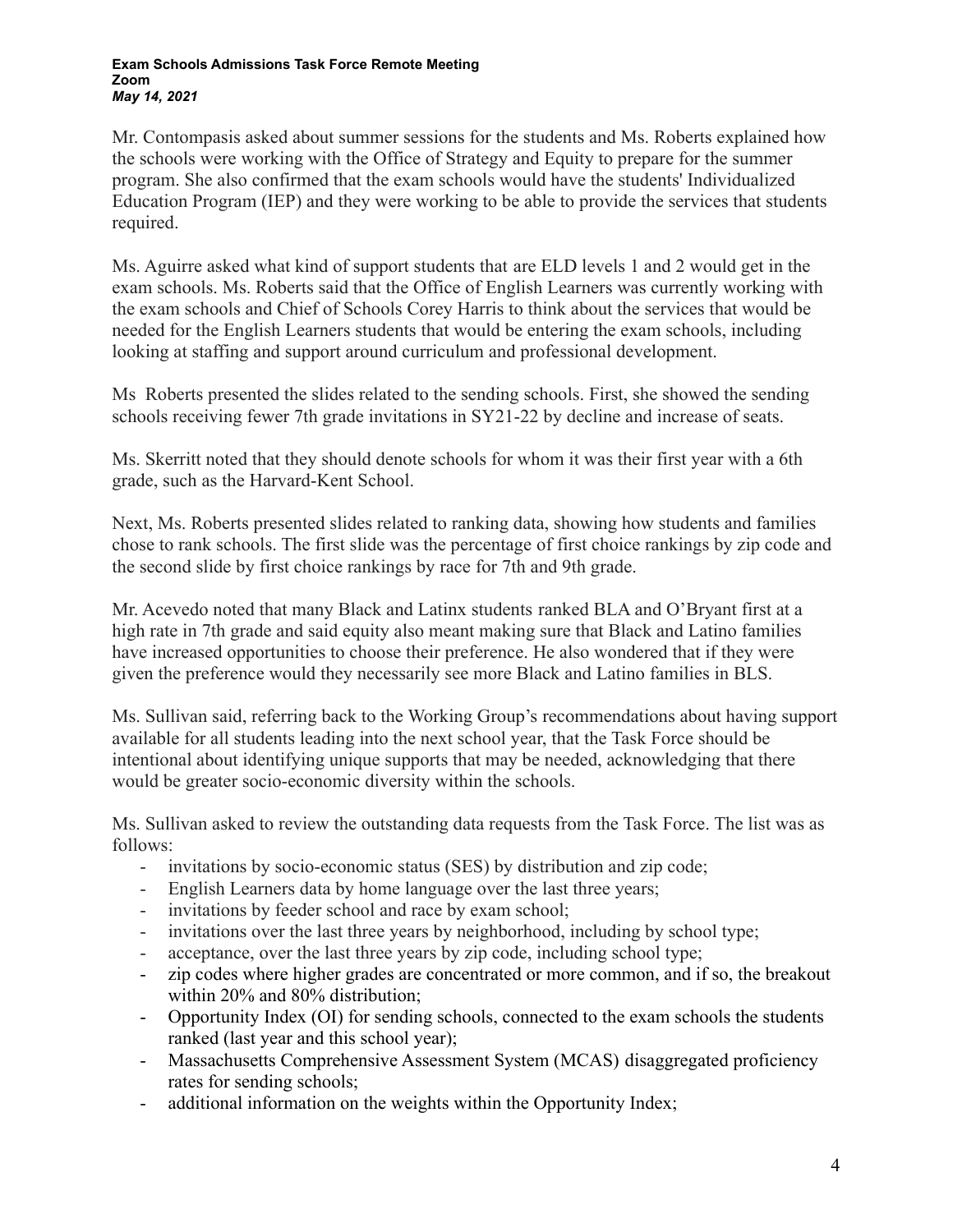- configuration of schools of the economically disadvantaged students;
- request to better understand what the MA Department of Elementary and Secondary Education (DESE) collects on data for private schools, particularly in terms of achievement;
- tiering map of the city of Boston to superimpose BPS schools on top of the tiers;
- understand what prompted the changes in Chicago's tiering model;
- BPS schools that did not have any invitations to exam schools and how many applications they had;
- will there be substantially separate classrooms in the exam schools;
- will students with ELD levels 1 and 2 be in a separate classroom or be incorporated into the school;
- where were EL's and SWD's invited by exam school;
- what schools (by exam school) did homeless/DCF students get invited to;
- for zip code slides provide excel sheets with tables for zip code slides;
- comparison invitations to final simulations used for the working group's decision making process;
- Census tracts and American Community Survey determine if there is one map to make it easier to see public housing in the census tracts and the data that comes from those tracts.

Dr. Tung thanked both Ms. Roberts and Ms. Hogan for the data analysis they presented as it helped the Task Force to see how the temporary policy worked, something she thought they needed in order to engage in the discussion about the future recommendations.

Ms. Skerritt said she was concerned about the time devoted to gathering data and discussing as it was important to propose new models, and suggested that they remove requests that seemed unuseful.

Mr. Acevedo added that they had so much data and so little time to convert it to a policy and at some point the Task Force had to stop raking in data and start determining directions.

Mr. Contompasis said that they should be moving forward with the data that had been requested and that he didn't think they had the luxury of really continuing to request information, unless it has to do with a provision, or a recommendation that that needed additional data. He suggested that beginning with the next meeting, the Task Force devotes its time to interpreting what they heard, what they've seen, and what the data has shown them, to come up with some draft ideas.

Ms. Skerritt also added that they had also received an incredible amount of information from public comment on the temporary admissions policy as it impacted the families who were most directly affected by the policy. She said it was important to consider these families' individual experiences from their respective neighborhoods, school types, and preparation and journeys as equally as the members might have their own set of beliefs about exam school assessments, meritocracies, rigor, etc. She also said she thought that they had heard that the families in the city are looking for something that they can understand from year to year, that doesn't require a dissertation to try to imagine how their child is going to get accepted to school. She concluded by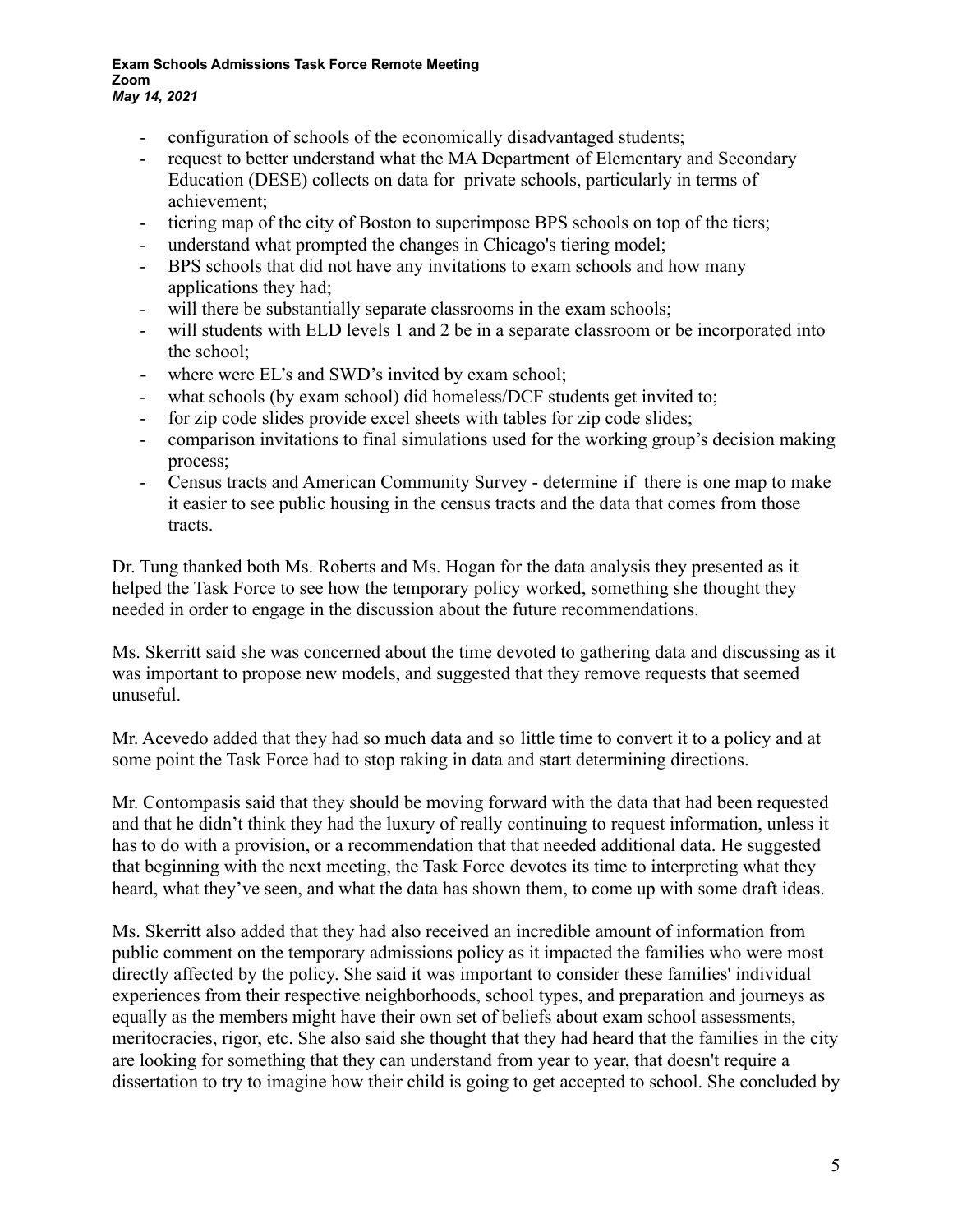saying she thought they needed to start putting pen to paper to propose some models and talk about it, or else they would run out of time.

Dr. Tung said she would like to have a working definition of rigor before starting the discussions. Ms. Skerritt said she thought that they were working out of the assumption that the three exam schools were rigorous. She also said that the measure for the schools are all the same factors that the Boston Public Schools use to determine whether a school is high performing such as student outcomes, post secondary results, MCAS scores, access to rigorous coursework, how many students complete a diploma with MassCore, how many students complete college in six years, retention rate and graduation rates, - an extensive set of high school indicators that all schools are using to evaluate rigor.

Ms. Lum added there was one quantitative and qualitative measure of rigor they needed to consider for their policy recommendations; one based on achievement and the other based on potential. She thought that they needed to figure out a way to measure potential in order to create the socio-economic and other diversity they're aiming to achieve.

Mr. Cregor added that the maintenance of rigor, ultimately, is the task of the school leaders at the exam schools, and not the charge of the Task Force. Ms. Grassa said that they should check with the district's definition of rigor and use that as a starting point.

Mr. Acevedo added that they should also be cautious as some people use the word rigor as a veiled way of excluding certain students in the name of rigor with racist preconceived notions.

# GENERAL PUBLIC COMMENT

- Alvin Li, West Roxbury resident, Joyce Kilmer Upper School student, testified about this year's temporary admissions policy and the impact on his peers.
- Yufang Rong, West Roxbury resident, Boston Latin School (BLS) parent, testified on the importance of understanding a policy before the implementation.

# CLOSING COMMENTS

There was no new business and the Co-Chairs thanked the members for their time.

# ADJOURN

NE

At approximately 7:10 p.m., the Committee voted unanimously, by roll call, to adjourn the meeting.

Attest:

Que Raca